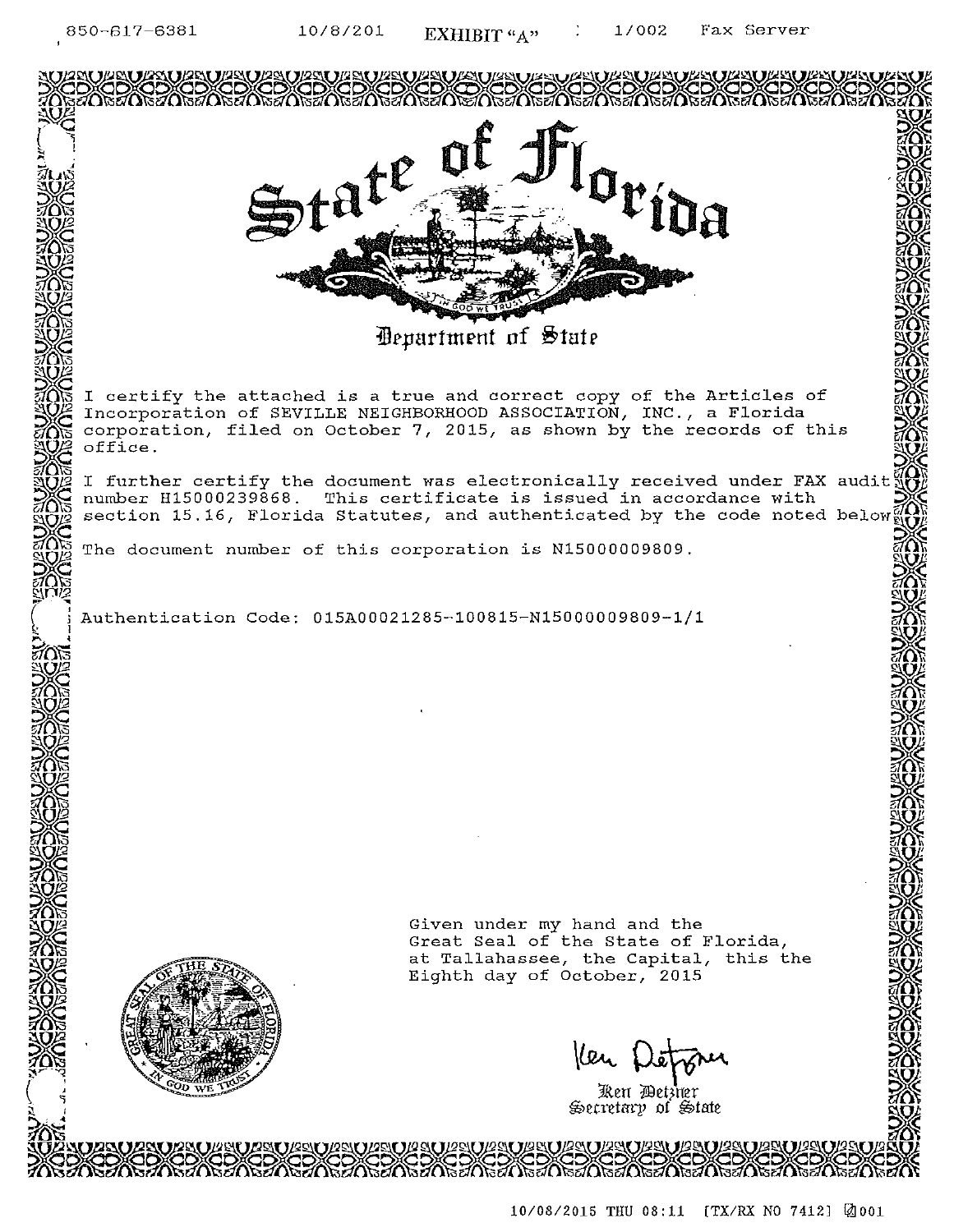(



October 8, 2015 FLORIDA DEPARTMENT OF STATE D1V1sion ofC01porations

SEVILLE NEIGHBORHOOD ASSOCIATION, INC. 7380 MURRELL RD STE 201 VIERA, FL 32940

The Articles of Incorporation for SEVILLE NEIGHBORHOOD ASSOCIATION, INC. were filed on October 7, 2015, and assigned document number N15000009809. **Please refer to this number whenever corresponding with this office.** 

Enclosed is the certification requested. To be official, the certification for a certified copy must be attached to the original document that was electronically submitted and filed under FAX audit *(* ·· ·mber H15000239868.

, **maintain 11 active 11 status with the Division of Corporations, an annual**  report must be filed yearly between January 1st and May 1st beginning in the year following the file date or effective date indicated above. It is your responsibility to remember to file your annual report in a timely **manner.** 

A Federal Employer Identification Number {FEI/EIN} will be required when this report is filed. Apply today with the IRS online at:

https://sa.wwN4.irs.gov/modiein/individual/index.jsp.

Please be aware if the corporate address changes, it is the responsibility of the corporation to notify this office.

Should you have questions regarding corporations, please contact this office at (850) 245-6052.

**Jessica A Fason**  Regulatory Specialist II New Filings Section<br>Division of Corporations

(

**Division of Corporations** Letter Number: 015A00021285

P.O BOX 6327 - Tallahassee, Flonda 32314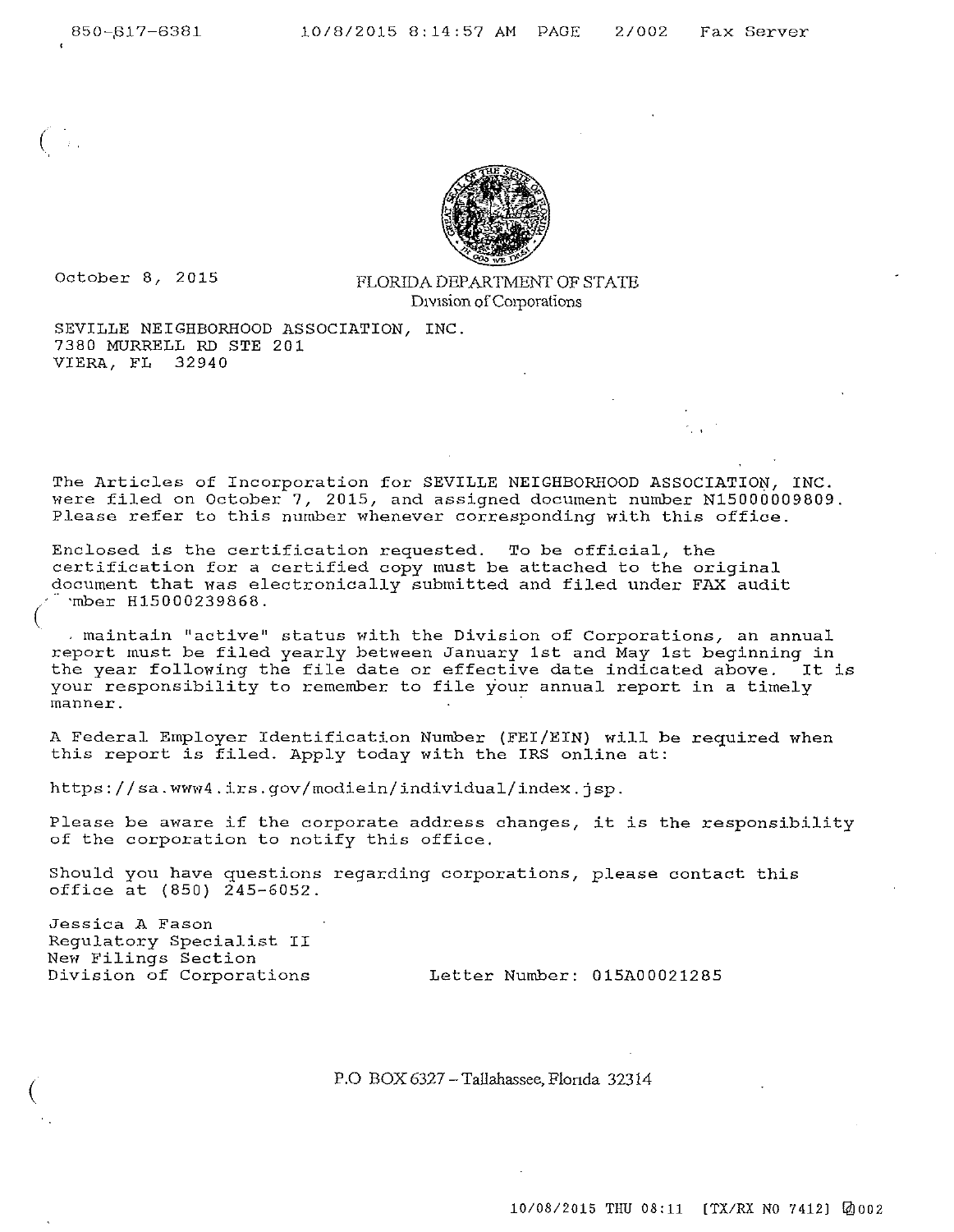# $(((H150002398683)))$

# ARTICLES OF INCORPORATION OF SEVILLE NEIGHBORHOOD ASSOCIATION, INC.

By these Articles of Incorporation, the undersigned Subscriber fonns a corporation not for profit in accordance with Chapter 617, Florida Statutes, and pursuant to the following provisions ("these Articles");

### ARTICLE I

## NAME

The name of the corporation shall be SEVILLE NEIGHBORHOOD ASSOCIATION, INC. For convenience, the corporation shall be refened to in *this* instrument as the "Neighborhood Association."

## ARTICLE II

### DURATION

The Neighborhood Association shall exist perpetually unless and until dissolved according to law. Corporate existence of the Neighborhood Association shall commence upon the filing of these Articles with the Florida Department of State.

#### ARTICLE III

#### DEFINITIONS

Unless the context otherwise requires, all capitalized terms herein shall have the same meaning as set forth in the Declaration of Covenants, Conditions, Easements, Reservations and Restrictions for Seville Neighborhood recorded or to be recorded in the Public Records of Brevard County, Florida, as it may be amended or supplemented from time to time (the ''Neighborhood. Declaration'').

V0263315.3

(

 $\big($ 

 $\big($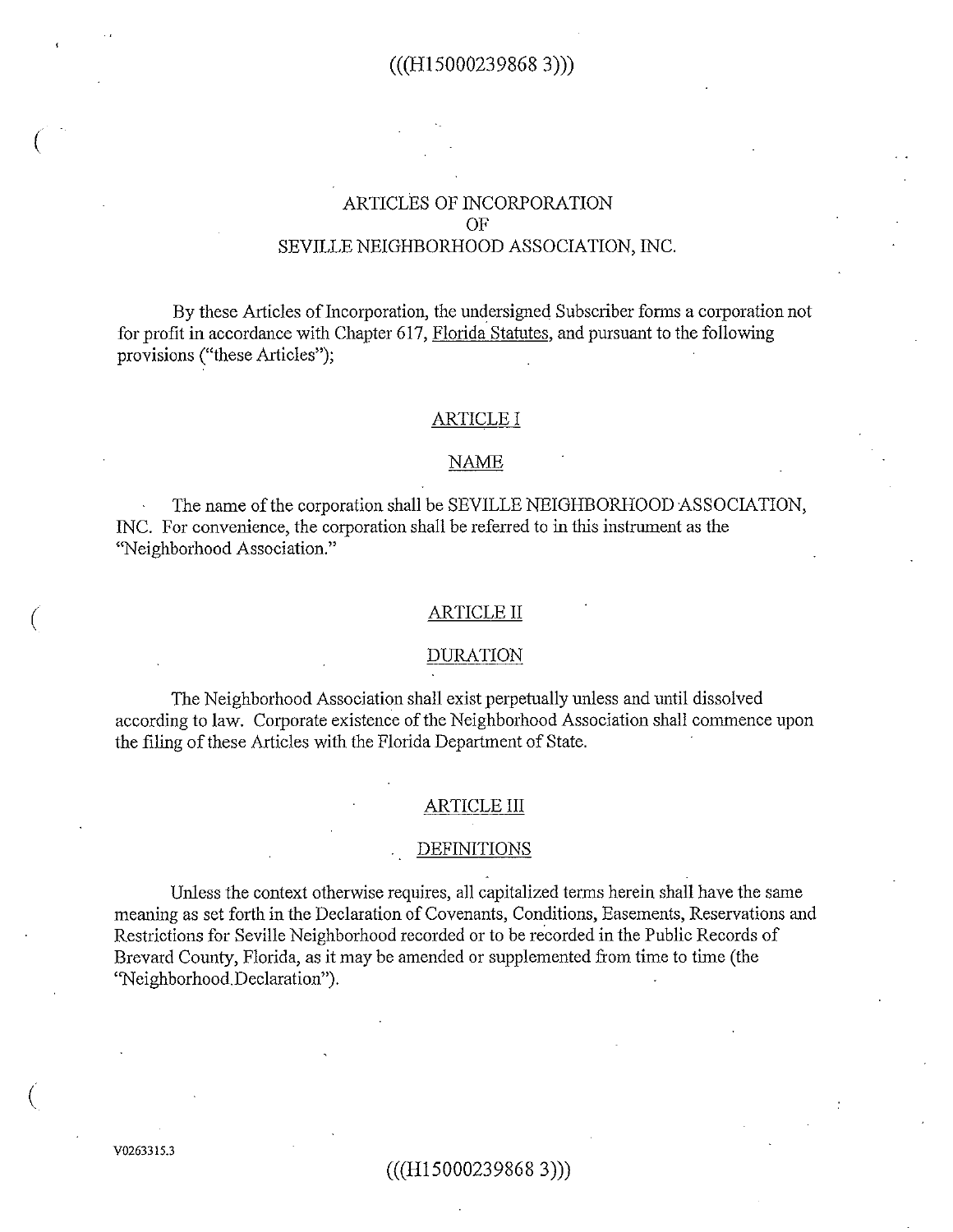# ARTICLE IV

#### PRINCIPAL OFFICE

The principal office and mailing address of the Neighborhood Association is located at 7380 Murrell Road, Suite 201, Viera, Florida 32940.

## ARTICLE V

### REGISTERED OFFICE AND AGENT

Jay A. Decator, III, Esq., whose address is7380 Murrell Road, Suite 201, Viera, Florida 32940, is hereby appointed the initial registered agent of the Neighborhood Association and the registered office shall be at said address.

### ARTICLE VI

## PURPOSE AND POWERS OF THE NEIGHBORHOOD ASSOCIATION

The Neighborhood Association shall not pay dividends and no part of any income of the Neighborhood Association shall be distributed to its members, directors or officers. The . Neighborhood Association is formed to provide for, among other things, the improvement, maintenance, preservation and architectural control of the Neighborhood Area and to promote the recreation, health, safety and welfare of the Owners. The Neighborhood Association shall have all the powers of a nonprofit corporation organized under the laws of the State of Florida, subject only to such limitations upon the exercise of such powers as are expressly set forth in these Articles, the Bylaws, or the Neighborhood Declaration. The Neighborhood Association shall have the power and duty to do any and all lawful things which may be authorized, assigned, required or permitted to be done by the Neighborhood Declaration, any Supplemental Declaration, these Articles and the Bylaws, and to do and perform any and all acts which may be necessary or proper for, or incidental to, the exercise of any of the duties or powers. of the Neighborhood Association for the benefit of the Owners and for the maintenance, administration and improvement of the Neighborhood Area, Areas of Common Responsibility and Common Areas. The duties and powers of the Neighborhood Association shall be exercised by the Board of Directors unless provided otherwise in theN eighborhood Declaration, these Articles of Incorporation or the Bylaws, and shall include, without limitation, the following:

(a) To fix, levy, collect and enforce payment of, by any lawful means, all charges, fines or Assessments pursuant to the terms of the Neighborhood Declaration, these Articles or the Bylaws; to pay all expenses in connection therewith and all office and other expenses incident to the conduct of the business of the Neighborhood Association, including without limitation all licenses, taxes or governmental charges levied or imposed against the property of the Neighborhood Association; and to provide adequate funding for the performance of any and all acts which may be necessary or proper for, or incidental to, the exercise of any of the duties

V0263315.3

(

 $\big($ 

 $\left($ 

# $(((H150002398683)))$

2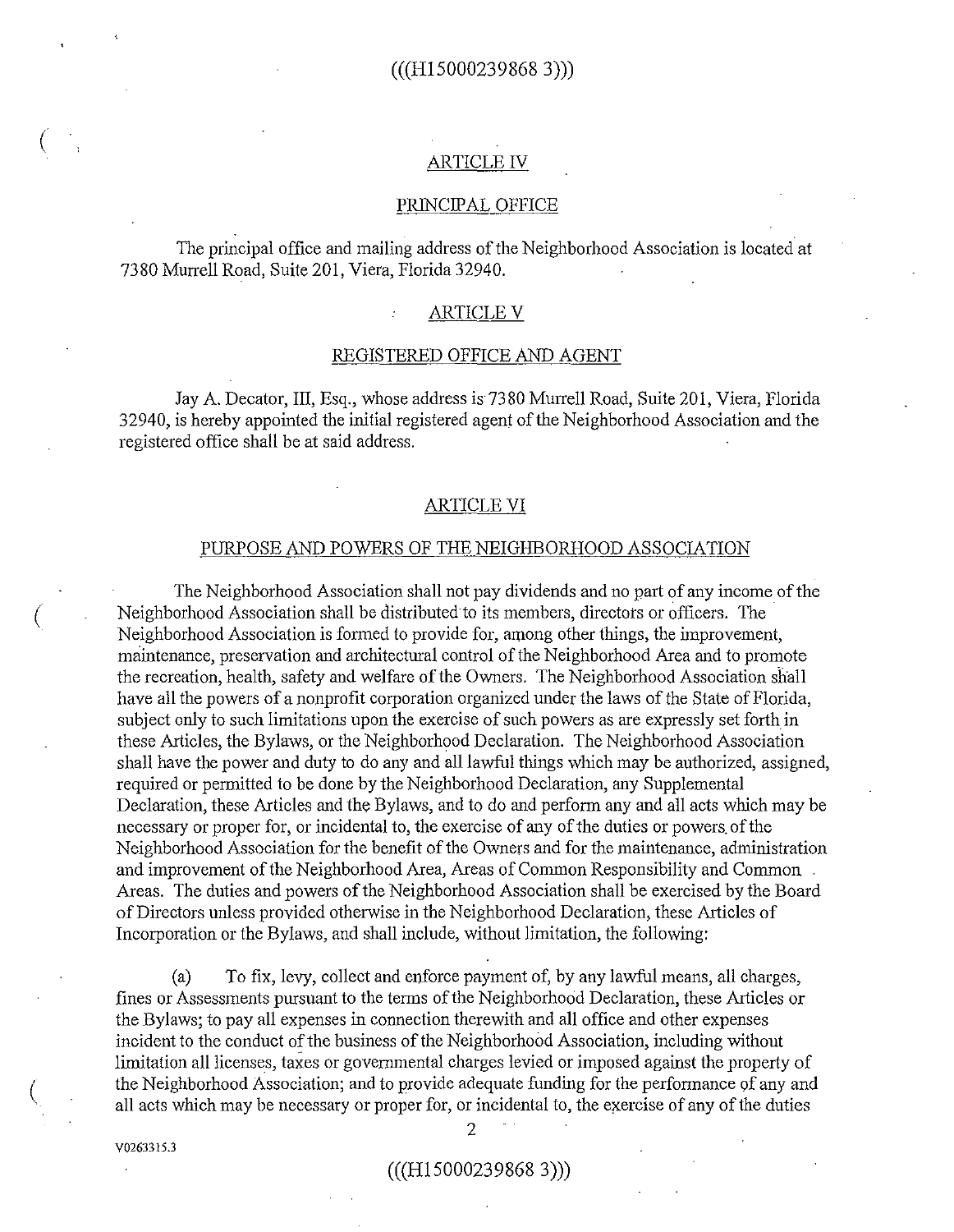01' powers of the Neighborhood Association for the benefit of the Owners and for the maintenance, administration and improvement of the Neighborhood Area and Area of Common Responsibility;.

(b) To acquire (by gift, purchase or otherwise), manage, control, own, hold, improve, · build upon, operate, maintain, convey, sell, lease, transfer, dedicate for public use or otherwise dispose of real or personal property subjected to the Neighborhood Declaration or any other property for which the Neighborhood Association by rule, regulation, Neighborhood Declaration or contract has a right or duty to provide such services;

(c) To borrow money, and as provided in the Neighborhood Declaration or Bylaws, mortgage, pledge, deed in trust or hypothecate any or all of its real or personal property as security for money borrowed or debts incurred;

(d) To dedicate, sell or transfer all or any part of the Common Area to any public agency, authority or utility;

(e) To enforce covenants, conditions, or restrictions affecting any property to the extent the Neighborhood Association may be authorized to do so under the Neighborhood Declaration or Bylaws;

(f) To engage in activities which will actively foster, promote, and advance the common interests of all owners of the Neighborhood Area;

(g) To enter into, make, perform, or enforce contracts of every kind and description, and to perform all other acts necessary, appropriate, or advisable in carrying out any purpose of the Neighborhood Association, with or in association with any other association, corporation, or other entity or agency, public or private;

(h) To adopt, alter, and amend or repeal such Bylaws as may be necessary cir desirable for the proper management of the affairs of the Neighborhood Association; provided, however, such Bylaws may not be inconsistent with or contrary to any provisions of these Articles of Incorporation or the Neighborhood Declaration;

(i) To maintain, repair, replace and operate portions of the Neighborhood Area and Areas of Common Responsibility consistent with the obligations imposed upon or assumed by the Neighborhood Association for maintenance, repair, replacement and operation pursuant to the Neighborhood Declaration, these Articles, the Bylaws, or separate agreement, including without limitation the Neighborhood Drainage System, as defined in the Neighborhood Declaration, in a manner consistent with all permits issued by the St. Johns River Water Management District and applicable rules of the St. Johns River Water Management District;

(j) To accept jurisdiction over, and the powers and duties imposed with respect to, any additional property which may become part of the Neighborhood Area or which may otherwise be subjected to the jurisdiction of the Neighborhood Association as provided in the

V0263315.3

(

(

 $\left($ 

3

## (((H15000239868 3)))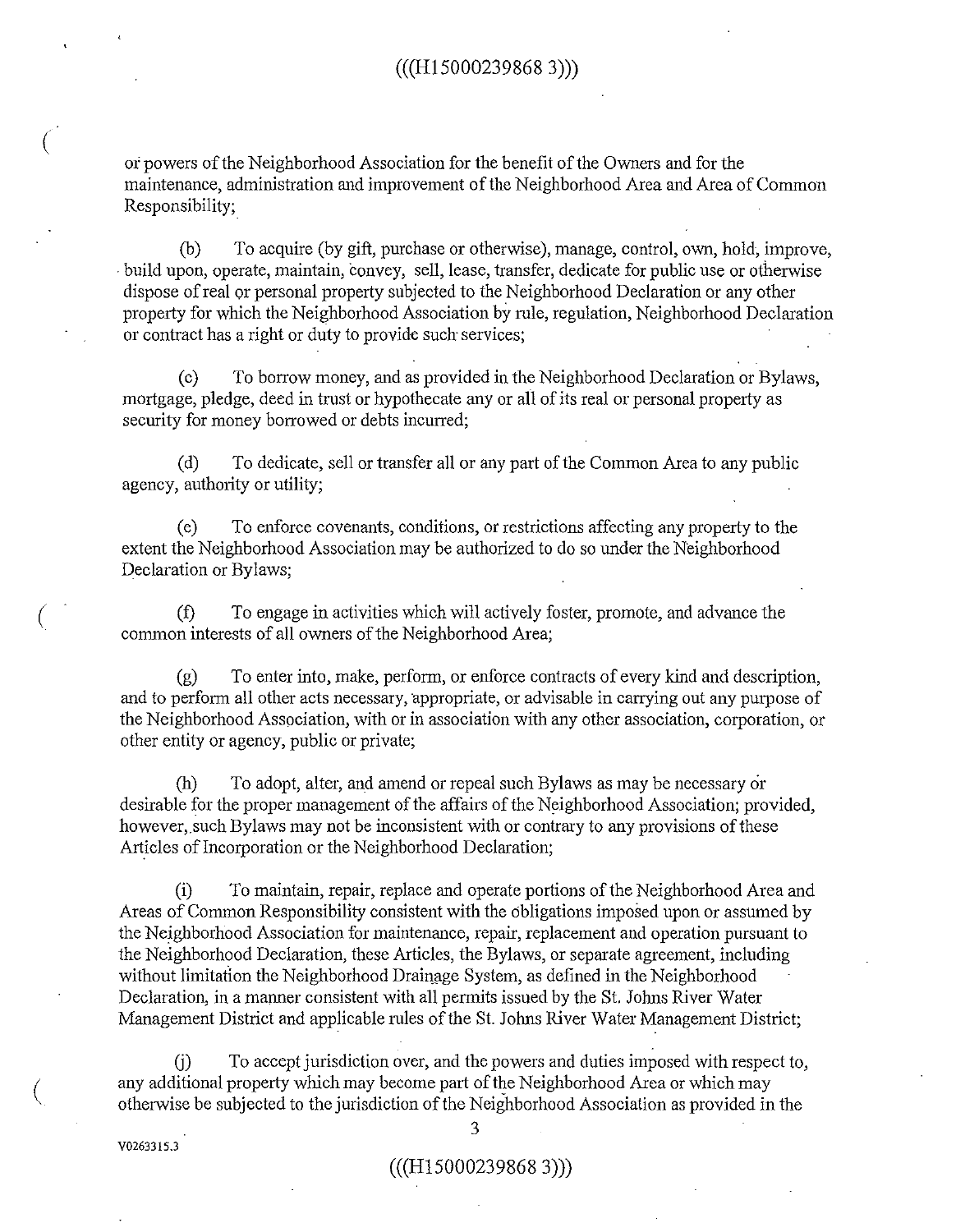Neighborhood Declaration. The Neighborhood Association shall accept as members all owners of property hereafter subjected to the jurisdiction of the Neighborhood Association as provided in the Neighborhood Declaration; and

(k) To sue and be sued and appear and defend in all actions and proceedings in its corporate name to the same extent as a natural person.

The foregoing enumeration of powers shall not limit or restrict in any manner the exercise of other and further rights and powers which may now or hereafter be allowed or permitted by law; and the powers specified in each of the paragraphs of this Article VI are independent powers, not to be restricted by reference to or inference from the terms of any other paragraph or provisions of this Article VI.

## ARTICLE VII

### MEMBERSHIP

7.1 Membership. Each Owner, including the Neighborhood Declarant, shall be a member of the Association. No Owner, whether one (1) or more Persons, shall have more than one (1) membership per Unit owned, Any person or entity who holds any interest merely as a security for the performance of any obligation shall not be a member. The Neighborhood Association membership of each Owner shall be appurtenant to the Unit giving rise to such membership, and shall not be transferred except upon the transfer of title to said Unit and then only to the transferee of title thereto. Any prohibited separate transfer shall be void. Any transfer of title shall operate automatically to transfer the membership in the Neighborhood Association appurtenant thereto to the new Owner thereof. The membership of an Owner shall not be refused, waived or surrendered, but voting rights and rights of use and enjoyment of the Common Area may be regulated or suspended as provided in .these Articles of Incorporation, the Neighborhood Declaration, the Bylaws and the mles and regulations of the Neighborhood Association.

7.2 Jurisdiction of Neighborhood Association. The Neighborhood Association and each member thereof must accept as members those owners subject to the jurisdiction of the Neighborhood Association as provided in the Neighborhood Declaration.

(

(

 $\left(\right)$ 

## $(((H150002398683)))$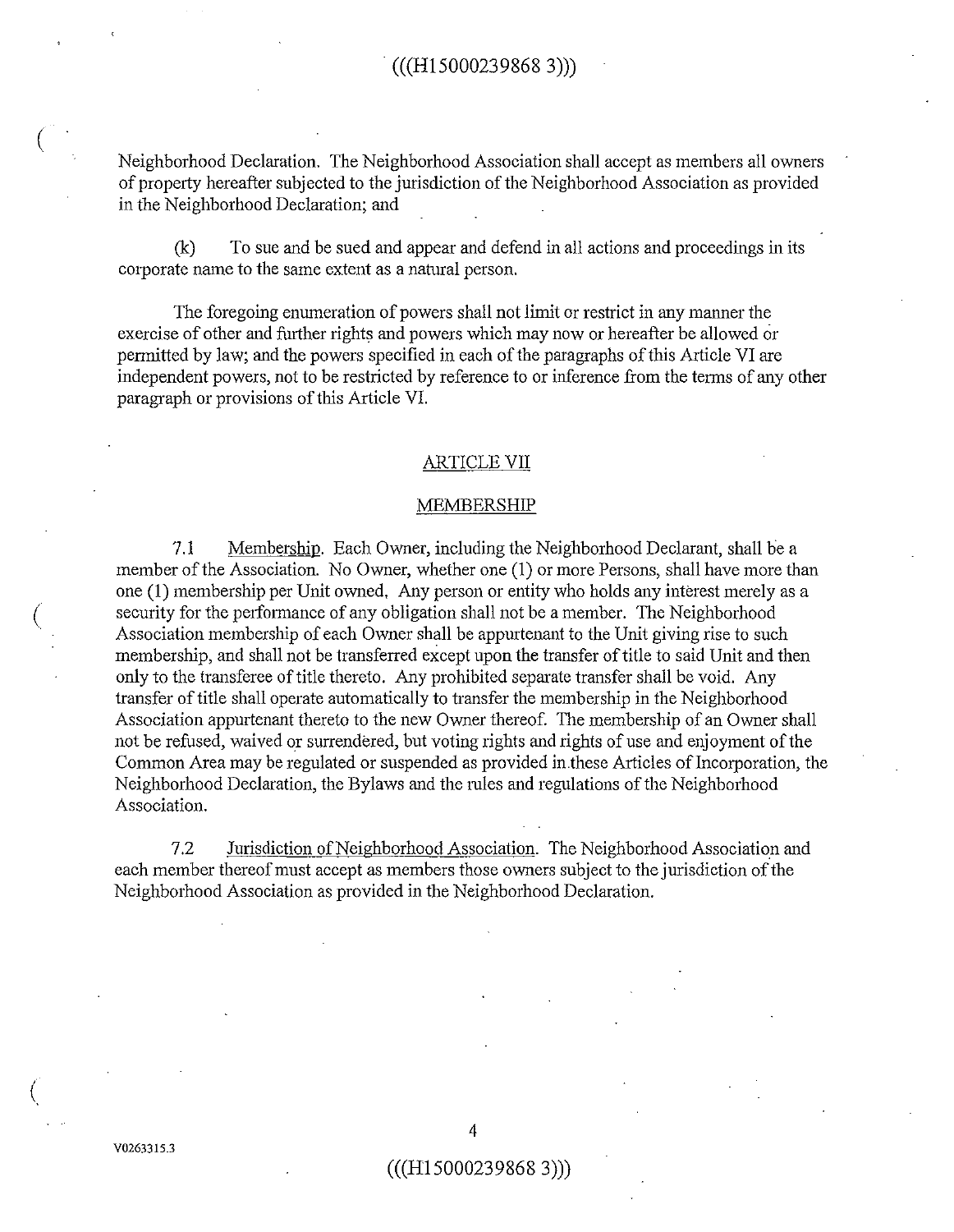# $(((H150002398683)))$

#### ARTICLE VIII

# VOTING RIGHTS

8.1 V citing Rights. The voting rights of members in the Neighborhood Association shall be as set forth in the Neighborhood Declaration and Bylaws, as the same may be amended from time to time.

8.2 Multiple Owners. Each vote in the Neighborhood Association must be cast as a single vote, and fractional votes shall not be allowed. In the event that joint or multiple Owners are unable to agree among themselves as to how their vote or votes shali be cast, they shall lose their right to vote on the matter in question. If any Owner or Owners cast a vote on behalf of a particular Unit, it shall thereafter be conclusively presumed for all purposes that he was or they were acting with the authority and consent of all other Owners thereof. In the event more than the appropriate number of votes are cast for a particular Unit, none of said votes shall be counted and said votes shall be deemed void.

# ARTICLE IX

### BOARD OF DIRECTORS

The business and affairs of the Neighborhood Association shall be managed by a Board of Directors. The initial Board of Directors shall be comprised of three (3) directors, but may be enlarged or decreased (i) by the Neighborhood Declarant during the Class "B" Control Period, in accordance with the Neighborhood Association's bylaws or (ii) by the approval of a majority of the members after the Class "B" Control Period, provided that there shall always be an odd number of directorships created and that the number of directors is never less than three (3). The initial Board of Directors shall consist of three (3) directors appointed by the Neighborhood Declarant. The names and addresses of persons who are to act in the capacity of director until appointment or election of their successors pursuant to these Articles and the Bylaws are:

Name

(

(

(

#### Address

EvaM. Rey

7380 Murrell Road, Suite 201 Viera, Florida 32940

7380 Munell Road, Suite 201

Viera, Florida 32940

Paul J. Martell

Clayton H. Archey

7380 Murrell Road, Suite 201 Viera, Florida 32940

Within thirty (30) days after terminaiion of the Class B Control Period, the members shall elect-all directors of the Board of Directors for staggered terms as provided in the Bylaws. The

V02633!2.v3

# (((H15000239868 3)))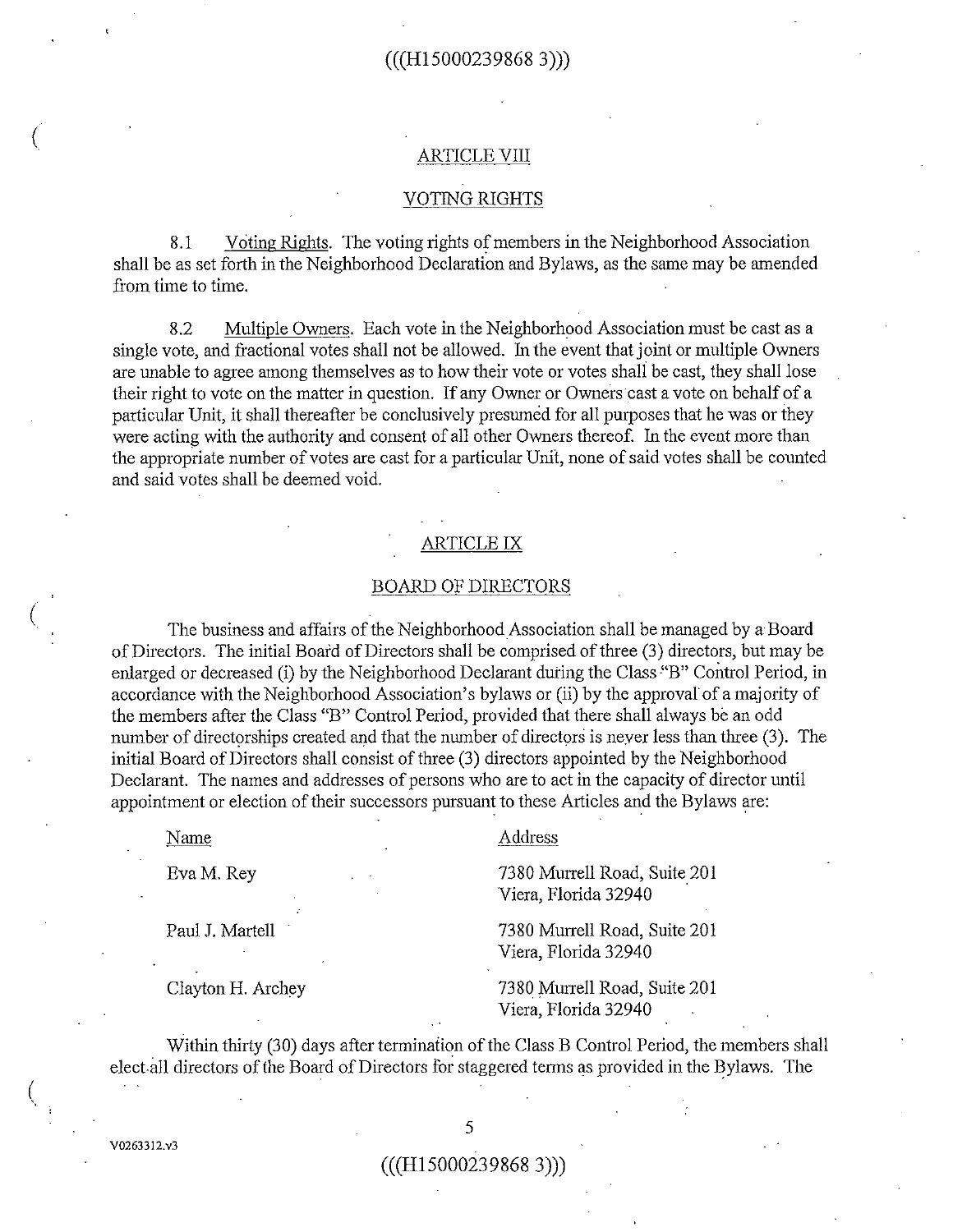method of election and term of office, removal and filling of vacancies of the Board of Directors shall be as set forth in the Bylaws.

The Board of Directors may delegate such operating authority to such companies, individuals or committees as it, in its discretion, may determine.

## ARTICLE X

#### OFFICERS

The affairs of the Neighborhood Association shall be administered by the officers designated in the Bylaws. The officers shall be elected by the Board of Directors at the first meeting, and they shall serve at the pleasure of the Board of Directors. The names and addresses of the officers who shall serve until their successors are designated by the Board of Directors are as follows:

| Office                          | Name              | Address                                         |
|---------------------------------|-------------------|-------------------------------------------------|
| President                       | Eva M. Rey        | 7380 Murrell Road, Suite 201<br>Viera, FL 32940 |
| Vice President<br>and Secretary | Clayton H. Archey | 7380 Murrell Road, Suite 201<br>Viera, FL 32940 |
| Treasurer                       | Paul J. Martell   | 7380 Murrell Road, Suite 201<br>Viera, FL 32940 |

## ARTICLE XI

#### INDEMNIFICATION

The Neighborhood Association shall indemnify every officer, director, committee member and employee of the Neighborhood Association against any and all costs and expenses, including reasonable attorneys' and paralegals' fees, reasonably incurred by or imposed upon such officer, director, committee member or employee in connection with any action, suit, or other proceeding (including settlement of any suit or proceeding, if approved by the then Board · of Directors) to which he may be a party by reason of being or having been an officer, director, committee member or employee of the Neighborhood Association. Such officers, directors, . committee members and employees shall not be liable for any mistake of judgment, negligent or otherwise, except for their own individual willful misfeasance, malfeasance, misconduct, or bad. faith. The officers and directors of the Neighborhood Association shall have no personal liability with respect to any contract or other commitment made by them, in good faith, on behalf of the Neighborhood Association (except to the extent they may also be members of the Neighborhood

 $\frac{6}{100}$ 

(

(

 $(((H150002398683)))$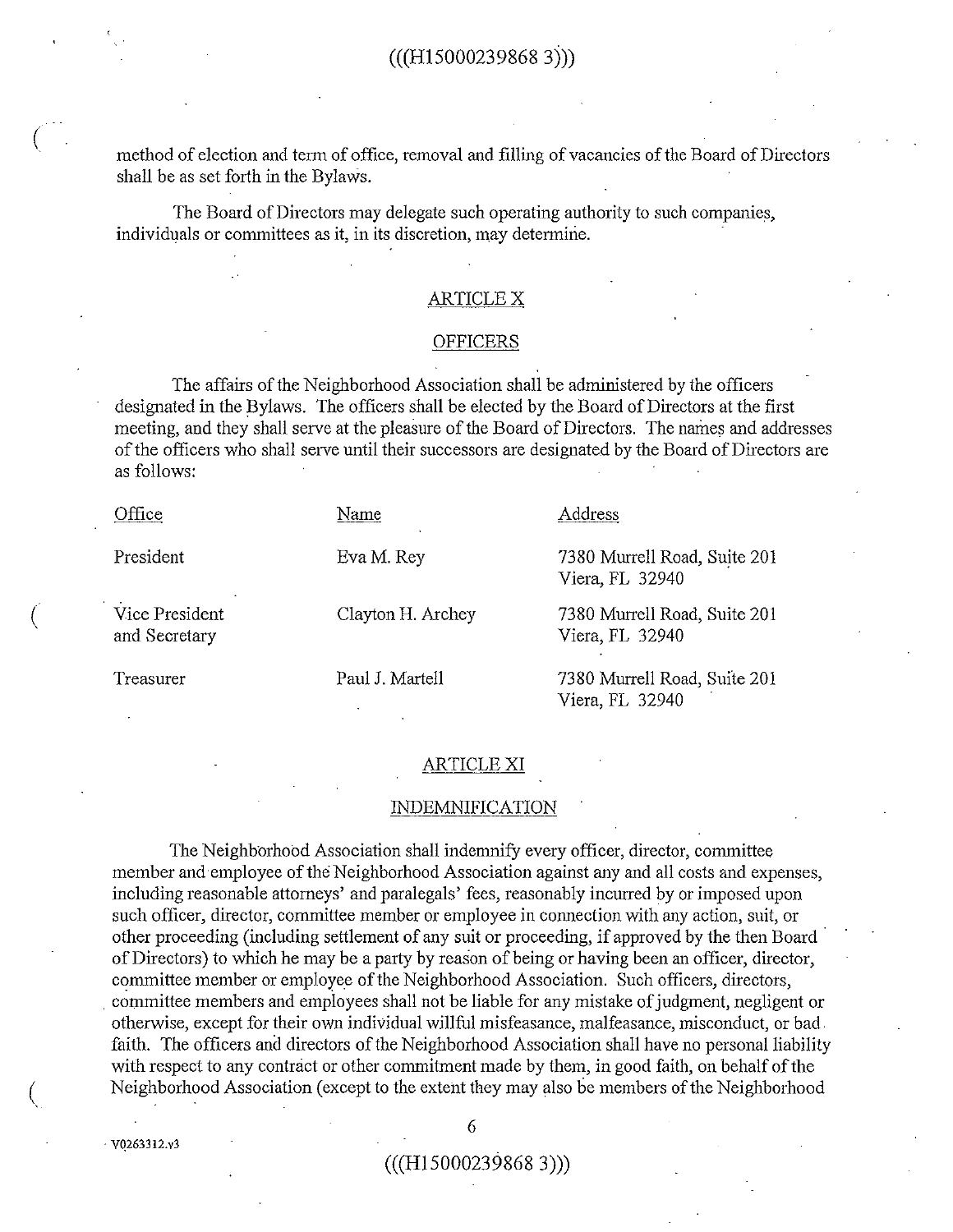Association), and the Neighborhood Association shall indemnify and forever hold each such officer and director free and harmless against any and all liability to others on account of any such contract or commitment. Any right to indemnification provided for herein shall not be exclusive of any other rights to which any officer, director, committee member, or employee, or former officer, director, committee member or employee may be entitled. The Neighborhood Association shall, as a Common Expense, maintain adequate general liability and officers' and directors' liability insurance to fund this obligation, if such insurance is reasonably available.

## ARTICLE XII

#### BYLAWS

The Bylaws of the Neighborhood Association shall be adopted by the Board of Directors and may be altered, amended or rescinded in the manner provided by the Bylaws.

## ARTICLE XIII

### AMENDMENTS

These Articles may be amended by a majority of the Board of Directors adopting a resolution setting forth the proposed amendment, if such proposed amendment is approved by the affirmative vote (in person or by proxy) or written consent, or any combination thereof, of at least a majority of the total votes of the Neighborhood Association. However, the percentage of votes necessary to amend a specific clause shall not be less than the prescribed percentage of affirmative votes required for action to.be taken under that clause. No amendment shall be effective until filed with the office of the Secretary of State of Florida. A certified copy of each amendment shall be recorded in the Public Records of Brevard County, Florida. Notwithstanding anything to the contrary set forth herein, the Neighborhood Declarant may unilaterally amend these Articles at any time to include any provisions which may be required by any federal, state or local governmental authority.

No amendment may remove, revoke, or modify any right or privilege of Neighborhood Declarant or the Class "B" member without the written consent of Neighborhood Declarant or the Class "B" member as appropriate, or the assignee of such right or privilege. No amendment may impair the validity or priority of the lien of any Mortgage held by a Mortgagee or impair the rights granted to Mortgagees herein without the prior written consent of such Mortgagees.

#### $((H150002398683))$

(

(

 $\left(\right)$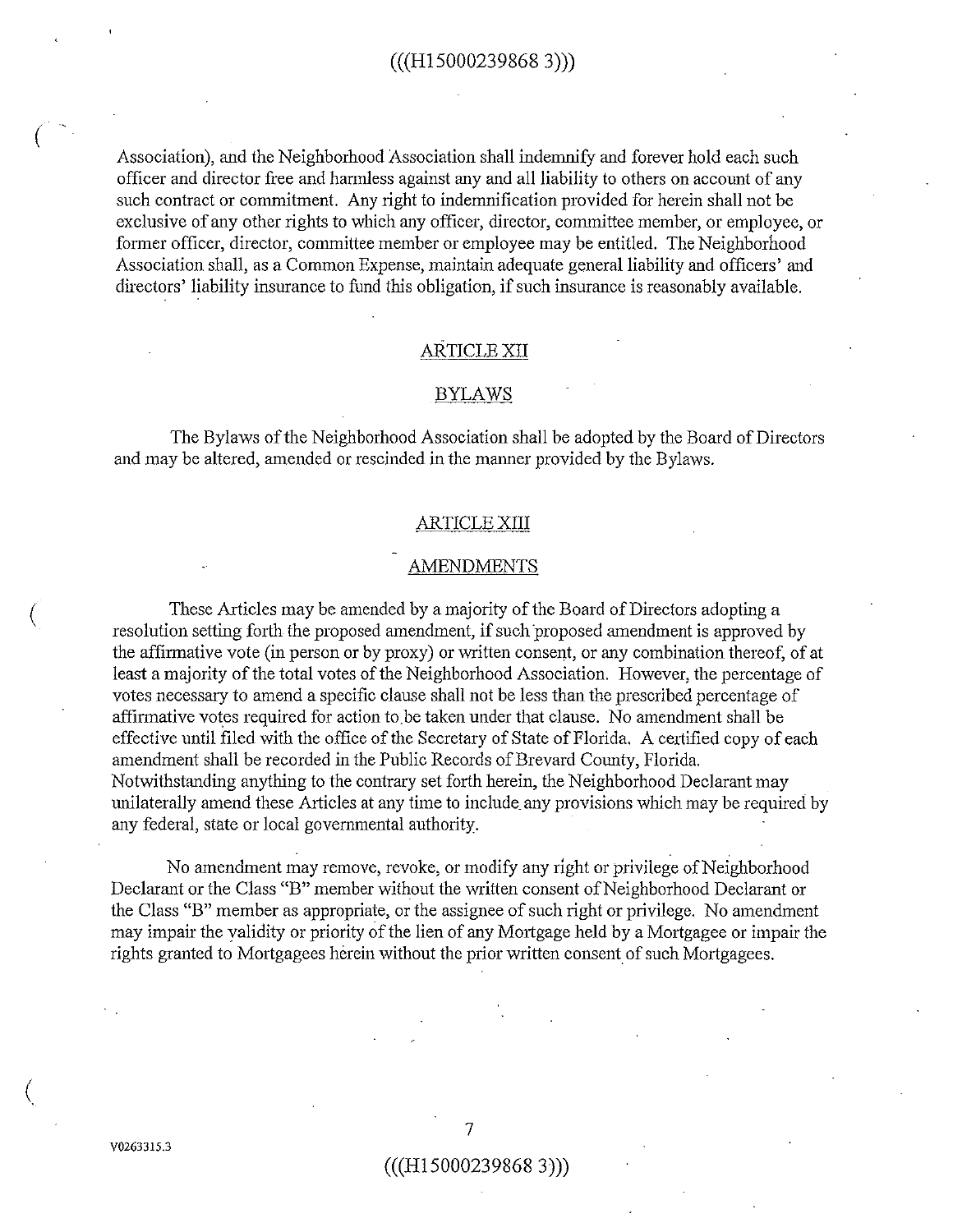# $((H150002398683))$

#### ARTICLEXN

## INCORPORATOR

The name and address of the Incorporator of the Neighborhood Association is as follows:

Name

 $\big($ 

#### . Address

Jay A. Decator, III

73 80 Murrell Road, Suite 201 Viera, Florida 32940

#### ARTICLE XV

#### NONSTOCK CORPORATION

The Neighborhood Association is organized on a nonstock basis and shall not issue shares of stock evidencing membership in the Neighborhood Association; provided, however, that membership in the Neighborhood Association may be evidenced by a certificate of membership which shall contain a statement that the Neighborhood Association is a corporation not for profit.

### ARTICLE XVI

#### DISSOLUTION

In the event the Neighborhood Association is intentionally dissolved for the purpose of winding up its affairs, then after the claims of creditors of the Neighborhood Association have been satisfied from the assets of the Neighborhood Association or otherwise, the remaining assets of the Neighborhood Association shall be dedicated to a public body or conveyed to a notfor-profit corporation, as defmed in Chapter 617, Florida Statutes, as amended, with similar purposes, as the Board of Directors of the Neighborhood Association shall determine in their sole discretion.

Notwithstanding anything contained in the preceding grammatical paragraph to the contrary, in the event of termination, dissolution or final liquidation of the Neighborhood Association, the responsibility for the operation and.maintenance of the Neighborhood Drainage System, as defined in the Neighborhood Declaration, must be transferred to and accepted by an entity which meets the requirements of section 40C-42.027, Florida Administrative Code, and which is approved by the St. Johns River Water Management District prior to such termination, dissolution or liquidation.

 $\left(\right)$ 

## $(((H150002398683)))$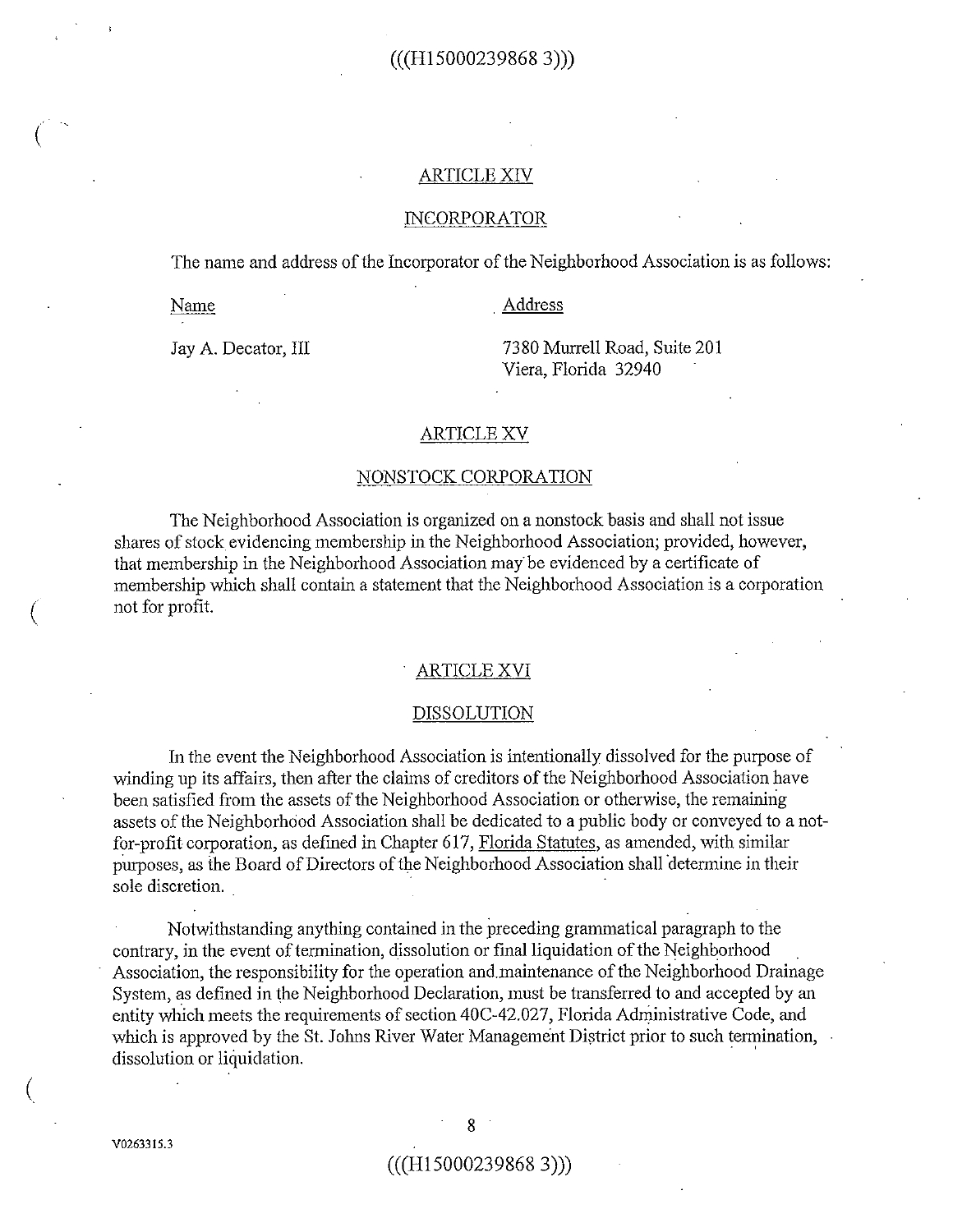#### ARTICLE XVII

## ADDITIONAL PROPERTY

Additional property may be added from time to time to the Neighborhood Area in accordance with the Neighborhood Declaration. When made, the additions shall extend the jurisdiction, functions, duties and membership of the Neighborhood Association to such additional property as may be contemplated by the Neighborhood Declaration.

The Neighborhood Association and each member must accept as members the Owners of all Units in the Neighborhood Area where the instrument hereafter armexing additional property to the jurisdiction ofthe Neighborhood Association provides that the Owners of Units in the · property armexed to the Neighborhood Area are intended to be members of the Neighborhood Association and that the Neighborhood Association is intended to have jurisdiction over them.

IN WITNESS WHEREOF, the undersigned Incorporator has caused these presents to be executed as of the  $\binom{5}{ }$  day of  $\mathcal{O}$  C<sub>L</sub>, 2015.

WITNESSES

 $\big($ 

(

 $\big($ 

WITNESSES<br>Charlene R. Spangler<br>Charlene R. Spangler (Print Name)

(Print Name)

**Decator**, III

Address: 7380 Murrell Rd., Ste. 201 Viera, Florida 32940

# STATE OF FLORIDA ) COUNTY OF BREVARD )

The foregoing instrument was acknowledged before me on the  $\int_{\text{day of}}^{\text{St}}$  of  $\text{Oct.}$ , 2015 by Jay A. Decator, III. Said person is known to me.



 $~\sqrt{\Lambda \cdot A}$  and  $~\alpha$ . Signature of Person Taking Acknowledgement Print Name: *Charlene R. Spangler* Title: Notary Public, State of Florida Serial No. (if any)  $FF319624$ Commission Expires: 5) *6* I /1 '1

9

(((H15000239868 3)))

V0263315.3